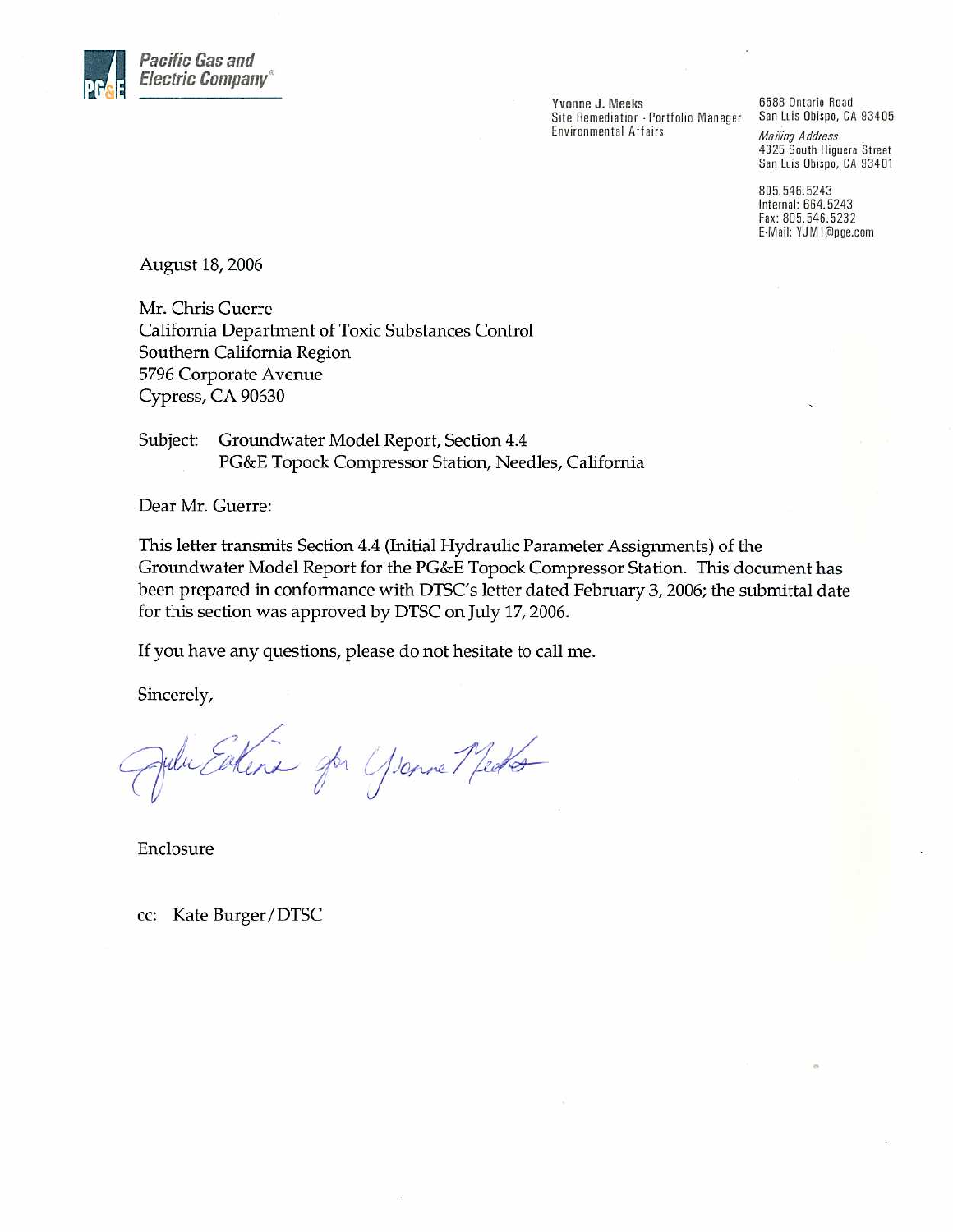# **Groundwater Model Report**

# **Topock Compressor Station Needles, California**

Prepared for

# **Pacific Gas and Electric Company**

Section 4.4: August 2006

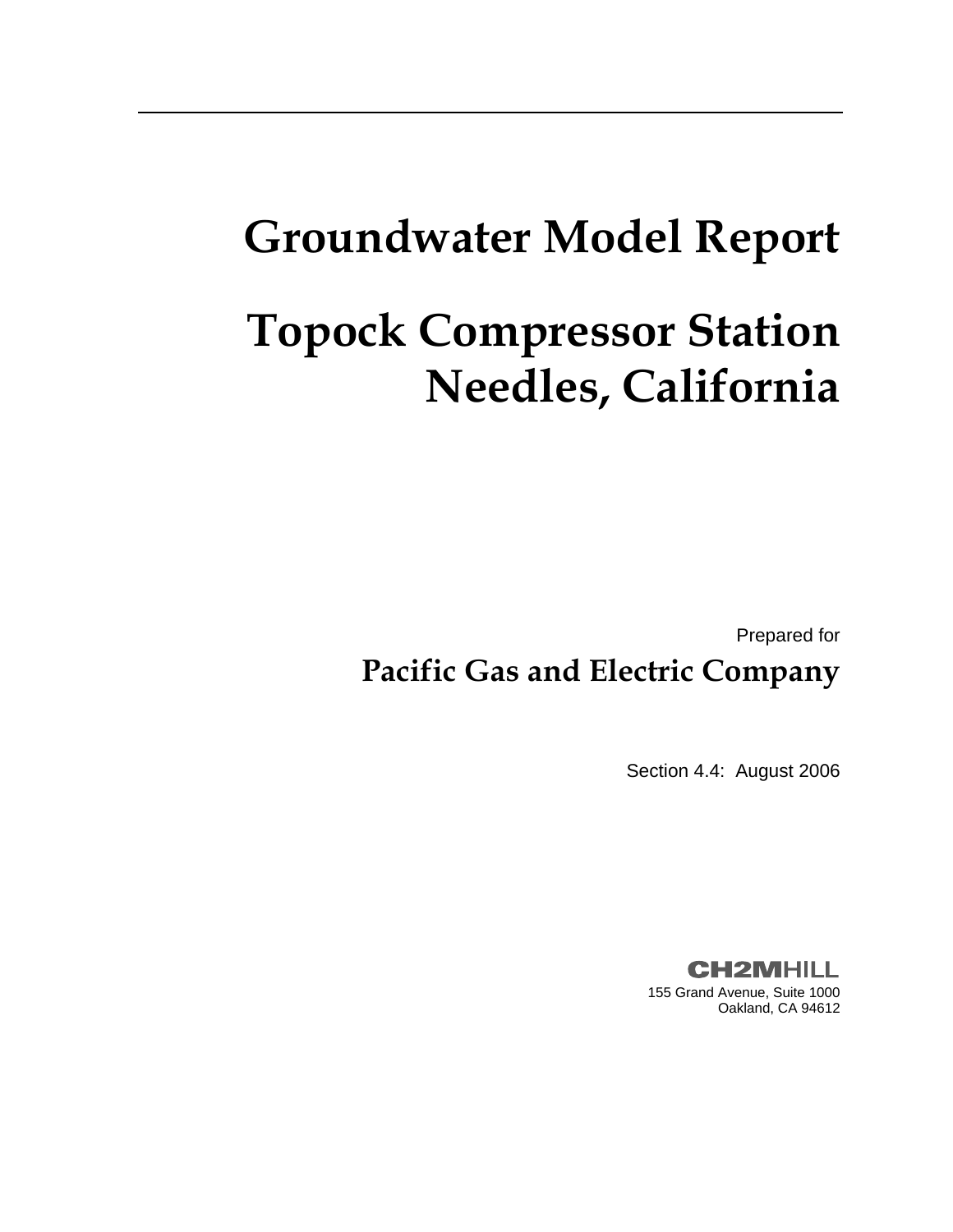## **Groundwater Model Report**

## **Topock Compressor Station** Needles, California

#### Prepared for

#### **California Department of Toxic Substances Control**

#### on behalf of

#### Pacific Gas and Electric Company

August 18, 2006

This report was prepared under supervision of a **California Professional Geologist** 

Throth ian (

Brian Schroth, Professional Geologist No. 7423 Senior Hydrogeologist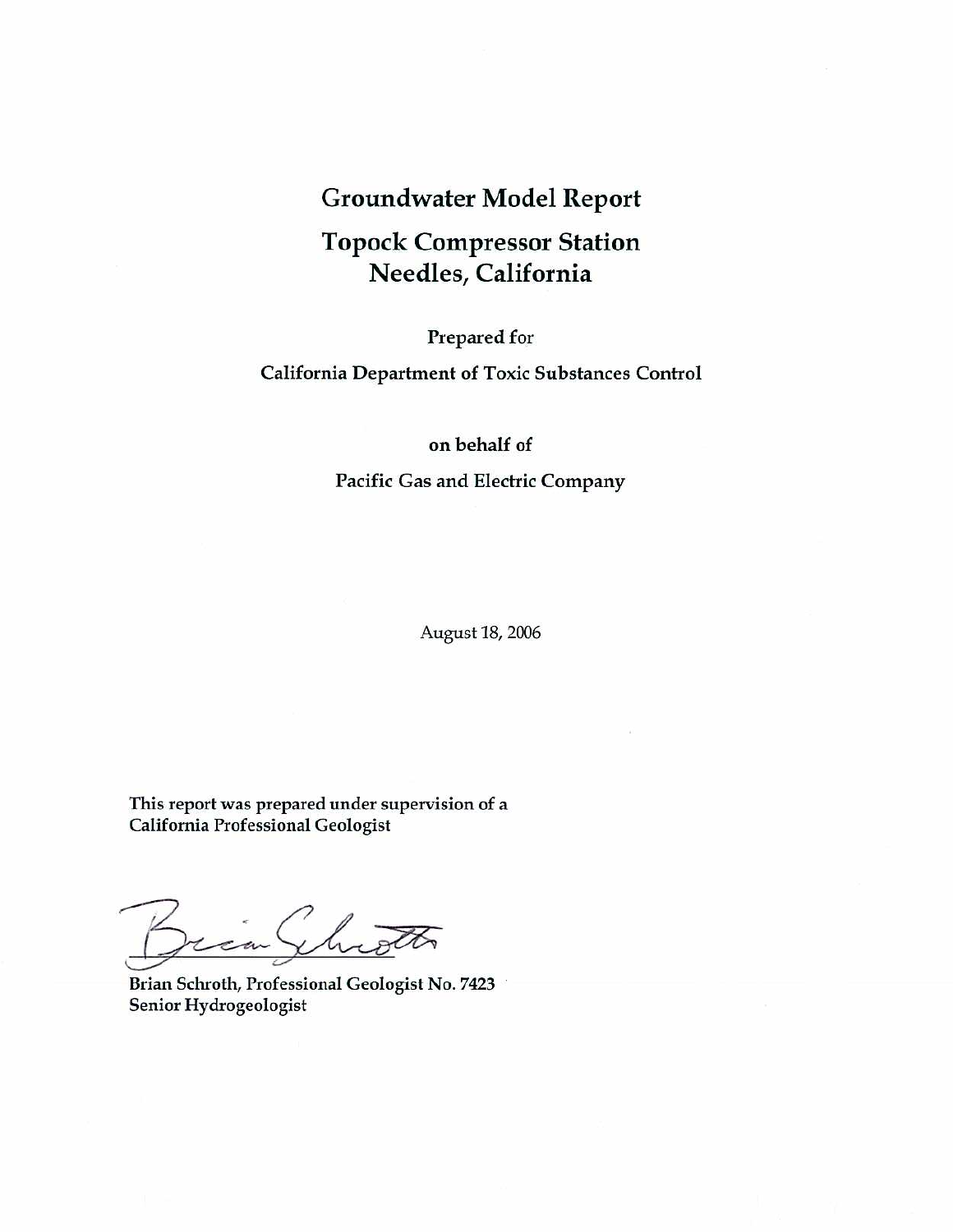# **4.4 Initial Hydraulic Parameter Assignments**

Hydraulic testing in site wells was described in Section 2 and summarized in Table 2-3. The higher priority was placed on data from long-term pumping/recovery tests over short-term tests. There are four areas at the site where hydraulic testing data have been collected: (1) the floodplain and adjacent area, (2) the IM3 injection well area, (3) TW-1 at the Topock Compressor Station, and (4) PT-1 at the New Ponds area.

Table 4-3 provides estimates of horizontal and vertical hydraulic conductivity ( $K_h$  and  $K_v$ , respectively), and storativity (S) for these areas, with parameters listed for each HSU screened by test wells. Data were analyzed using the MLU software (available at www.microfem.com), which uses a combination of numerical and analytical methods to estimate parameters from layered aquifer systems (Hemker 1999). With this tool, drawdown in multiple screened intervals may be interpreted quickly and simultaneously by assigning layers to different screened intervals. In these interpretations, the assigned layers corresponded to HSUs that correspond to the screened intervals of the observation wells. The program is used to estimate transmissivity (T) and storativity of each layer, along with the leakance between layers. Transmissivity is defined as the product of horizontal conductivity and thickness.

Because thickness of each HSU varies throughout the region, conductivity values are more useful for model input than transmissivity. Assigned HSU thickness at the test area was divided into the T value to obtain  $K_{h}$ , and vertical resistance was converted to a  $K_{h}/K_{v}$  ratio to determine an estimate for  $K_v$ . Assigned  $K_h$  and  $K_v$  values for HSUs are input to the model, which is then used with HSU thickness estimates to populate transmissivity values for the entire model domain. Storativity is a unitless parameter that represents the product of specific storage and thickness, and is entered as storativity to the model in the area of each test in order to later calibrate the model. When general estimates of storativity for each HSU are determined during calibration, then representative specific storage values will be calculated for all areas and reported in Section 5.

These parameters represent pre-calibration estimates for initial model input. Estimates in the four areas were input to the model and distributed based on assumptions of geologic extent of properties for each area. Estimated average property values for each HSU were assigned to all other areas of the model. For HSUs not present in the testing areas but present in other areas of the model (Tmc, Tb, and Qoa), hydraulic parameter estimates were assigned based on knowledge of geology and typical properties for these types of materials. Adjustments to properties were made during the calibration procedure, in which not only aquifer test data but other calibration targets were matched, including long term average heads and monthly average heads. The initial parameters included in Table 4-3 should therefore be considered as starting points for initial distribution of these parameters in the groundwater model. The calibration procedure and results are described in Section 5.

### **4.4.1 Floodplain Area**

The highest quality hydraulic data are derived from the floodplain areas due to the large number of monitoring wells, transducer/datalogger systems, and relatively long duration of pumping tests conducted in this area. A number of aquifer tests have been conducted at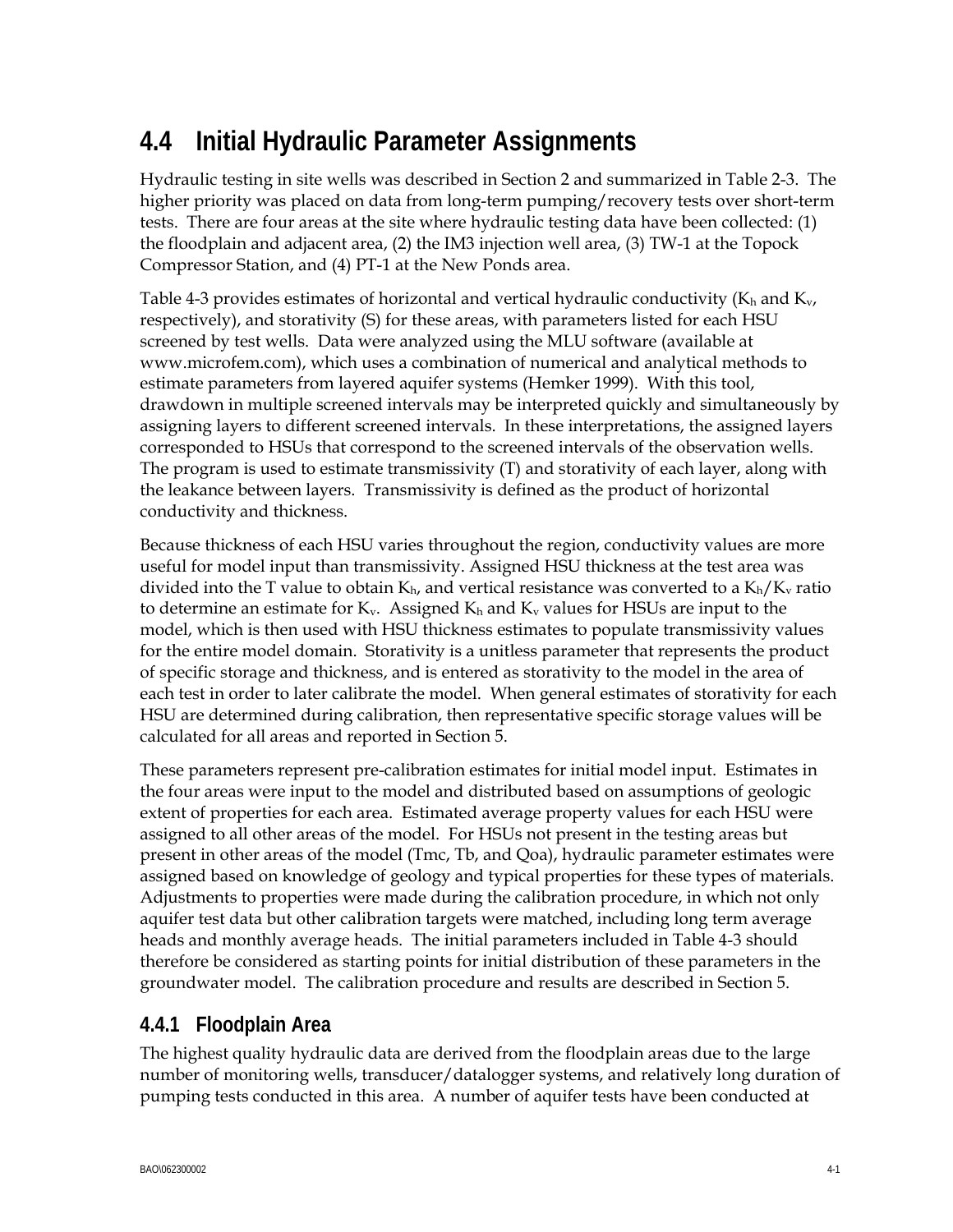IM-3 extraction wells in the vicinity of the MW-20 cluster, as well as in the MW-20 cluster itself. In May 2006, testing was performed at two new test wells, TW-4 and TW-5 (see Figure 1-2). The area of influence of these tests strongly overlapped that of past tests, and allowed data to be collected from newly installed monitoring wells in the floodplain that were not present during the previous testing. For these reasons, the TW-4 and TW-5 tests are considered the best data currently available for use in assigning pre-calibration estimates for aquifer parameters in this area. The number of well screen intervals was so large in this area that multiple completions exist within the alluvial HSUs (Toa2, Toa1, and Toa0). Table 4-3 reflects these completions by splitting these HSUs into subunits. The model layering will enable splitting of these units in most areas of the floodplain, so that these property variations within HSUs are reflected in the model.

## **4.4.2 IM3 Injection Well Area**

The December 2004 injection well testing (IW-2 and IW-3) provided data for estimates of hydraulic parameters for the alluvial HSUs Toa0, Toa1, and Toa2 in this area. The Toa0 HSU showed higher hydraulic conductivity than the shallower zones in this area, based on responses of the deep observation wells (OW-1D, OW-2D, OW-5D) and spinner (velocity) logging at the injection wells themselves.

### **4.4.3 Topock Compressor Station Area**

A brief step-drawdown test was conducted at well TW-1 in December 2003, with responses observed in wells MW-24A, MW-24B, and MW-10. Given the short time span of the test, the relatively low pumping rate, and the large distances to observation wells, the parameter estimates derived from this test are considered to be somewhat lower in quality than estimates from the longer term pumping tests in the floodplain wells. The most accurate parameters from this test are likely for the Toa1/Toa0 zone, screened by both TW-1 and MW-24B.

#### **4.4.4 New Ponds Area**

A 48 hour pumping test was conducted in well PT-1 in January 1987 with several nearby New Ponds wells as observation wells. Parameter estimates using traditional aquifer test analysis methods, which assume a single, confined aquifer of constant T and S. Interpretations using these methods were documented in a previous report (PG&E 1995). Although several nearby wells were monitored during the test, the water level data from all wells except P-2 appear to have been lost. . Well P-2 is an observation well located approximately 30 feet away from PT-1. Estimated thicknesses of each HSU in this area were used to construct a multiple aquifer, MLU analysis of the test data. Water level in P-2 showed less than six feet of drawdown after two days of 345 gpm pumping from PT-1. Consequently, transmissivity estimates are relatively high for this test. Estimated thickness of each HSU in this area was used to calculate and assign  $K_h$  values, and a 10:1 ratio between  $K_h$  and  $K_v$  was assumed.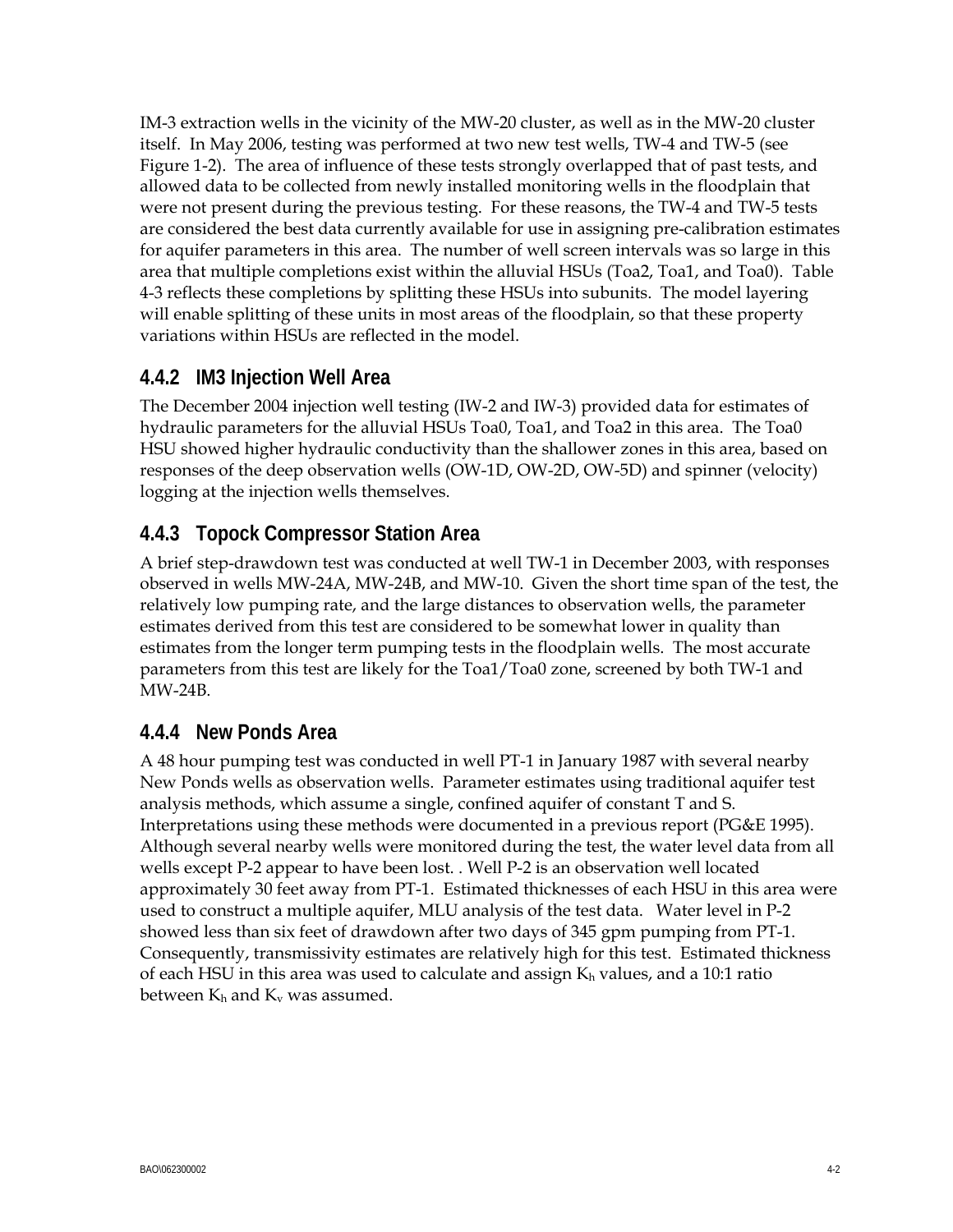| Area of Model                                 | <b>HSU</b>      | $K_h$<br>(ttd) | $K_v$<br>(ttd) | S<br>(unitless) | <b>Source</b>                             |
|-----------------------------------------------|-----------------|----------------|----------------|-----------------|-------------------------------------------|
| Floodplain/Park Moabi Road                    | Qr3             | 22             | $\overline{2}$ | 9E-03           | TW-4/TW-5 testing, May<br>2006            |
|                                               | Qr <sub>2</sub> | 5              | $\mathbf{1}$   | 1E-06           |                                           |
|                                               | Qr1             | 46             | $\mathbf{1}$   | 3E-05           |                                           |
|                                               | Upper Toa2      | 22             | $\overline{c}$ | 9E-03           |                                           |
|                                               | Middle Toa2     | $\sqrt{5}$     | $\mathbf{1}$   | 1E-06           |                                           |
|                                               | Lower Toa2      | 46             | $\mathbf{1}$   | 3E-05           |                                           |
|                                               | Upper Toa1      | 5              | $\mathbf{1}$   | 3E-05           |                                           |
|                                               | Lower Toa1      | 46             | $\mathbf{1}$   | 3E-05           |                                           |
|                                               | Upper Toa0      | 36             | $\overline{2}$ | 3E-04           |                                           |
|                                               | Lower Toa0      | 6              | 0.4            | 6E-05           |                                           |
| IM3 Injection Area                            | Toa2            | 18             | 1.4            | 6E-03           | IW-2/IW-3 testing,<br>December 2004       |
|                                               | Toa1            | 34             | $\mathbf{1}$   | 1E-04           |                                           |
|                                               | Toa0            | 240            | 1.7            | 3E-04           |                                           |
| <b>Topock Compressor Station Area</b>         | Toa2            | $\overline{7}$ | 2.7            | 4E-03           | TW-1 step-drawdown test,<br>December 2003 |
|                                               | Toa1            | 52             | 4.9            | 1.5E-04         |                                           |
|                                               | Toa0            | 11             | 0.6            | 1.5E-04         |                                           |
| New Ponds Area                                | Toa2            | 85             | 8              | 0.1             | PT-1 test, January 1987                   |
|                                               | Toa1            | 85             | 8              | 1E-07           |                                           |
|                                               | Toa0            | 85             | 8              | 1E-07           |                                           |
| Remainder of Model Domain<br>(default values) | Qr3             | 20             | $\overline{c}$ | 9E-03           |                                           |
|                                               | Qr <sub>2</sub> | 5              | $\mathbf{1}$   | 1E-06           |                                           |
|                                               | Qr1             | 50             | $\mathbf{1}$   | 3E-05           |                                           |
|                                               | Qr <sub>0</sub> | 50             | $\sqrt{5}$     | 3E-05           |                                           |
|                                               | Qoa             | 20             | $\overline{a}$ | 3E-05           |                                           |
|                                               | Tb              | $\mathbf{1}$   | 0.1            | 3E-05           |                                           |
|                                               | Toa2            | 35             | 3.5            | 5E-03           |                                           |
|                                               | Toa1            | 25             | 2.5            | 1E-05           |                                           |
|                                               | Toa0            | 20             | $\overline{a}$ | 1E-05           |                                           |
|                                               | Tmc             | 0.03           | 0.03           | $1E-07$         |                                           |

**TABLE 4-3**  Pre-Calibration Model Aquifer Parameters